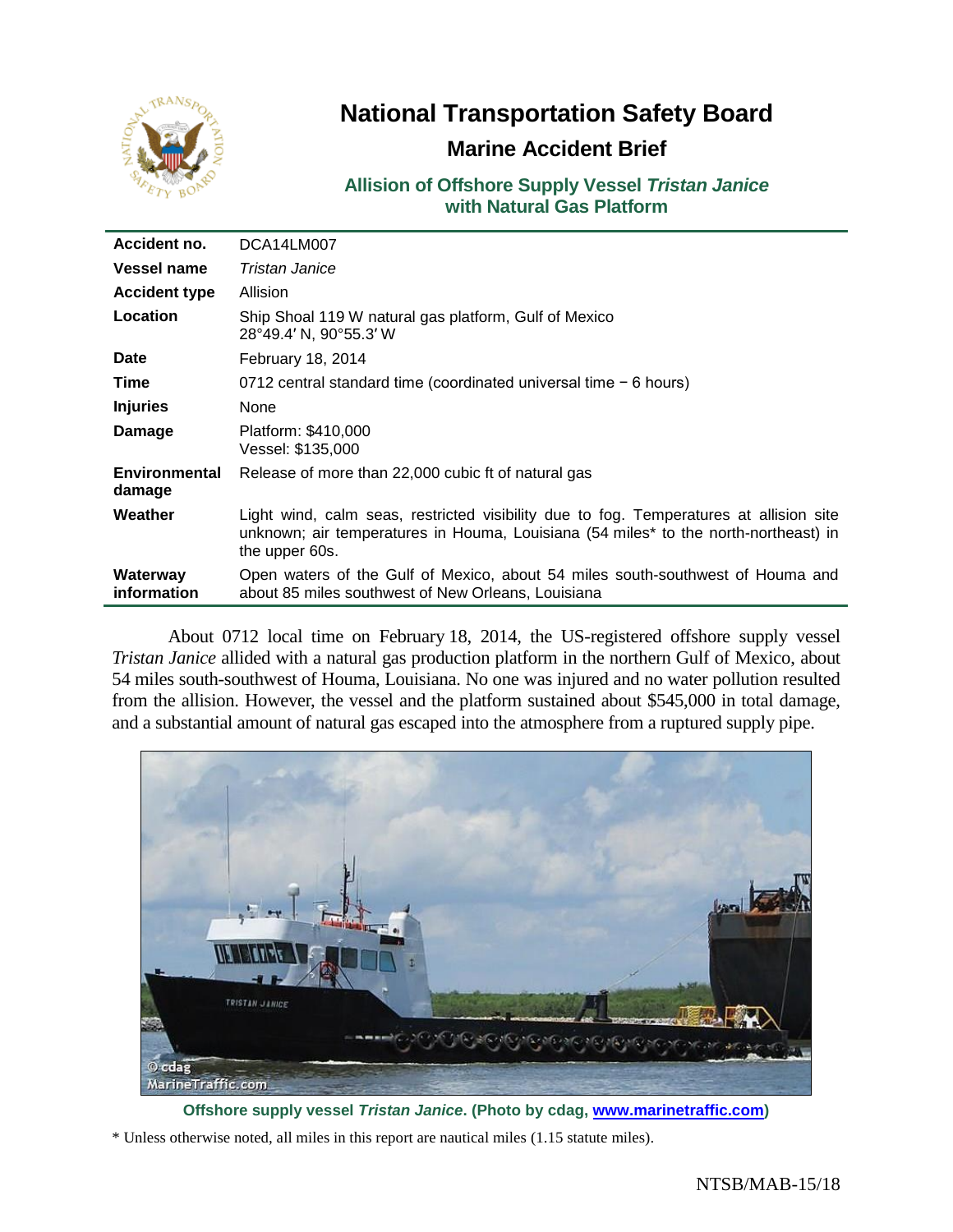

**Satellite image of south Louisiana and the northern Gulf of Mexico. The accident site is overlaid by a red triangle. (Background by Google Earth)**

About 2230 on the evening before the accident, February 17, the *Tristan Janice* was shifted (moved) between berths near Golden Meadow, Louisiana. Four crewmembers were on board―a captain and a mate (both credentialed masters) and two deckhands. During the berth shifting, the captain had the conn, or navigational control, of the vessel.

According to crew statements, shortly after shifting berths, a brief watch turnover was held. During this turnover, the captain mentioned that the starboard engine throttle had a small air leak but that he did not think it was a serious problem. After the turnover, the mate took the conn, and at 2324, the *Tristan Janice* left Golden Meadow with company orders to proceed to Port Fourchon, Louisiana. On arriving at Port Fourchon, the vessel was to remain in the vicinity of the port overnight and then continue to sea at 0600 on February 18. However, the mate continued the transit and passed Port Fourchon, entering the open waters of the Gulf of Mexico at 0236 on February 18. The captain told investigators he did not know that the transit continued, as he was off duty and asleep at this time.

Although it could not be confirmed by data or crew statements, investigators believe that the steering on board the *Tristan Janice* was placed in autopilot mode about the time the vessel entered the open waters of the Gulf of Mexico.

The *Tristan Janice* was powered by twin diesel engines, each driving a propeller. Shortly after entering the Gulf of Mexico, the mate believed that the starboard engine was not maintaining full speed. He directed the on-duty deckhand to use a line to tie off the starboard engine throttle in the machinery space so that it would remain in the full-ahead speed position. This engine room alteration effectively removed control of the starboard engine throttle from the wheelhouse. Two crewmembers told the Coast Guard that the vessel owner, TRTB Inc., had tried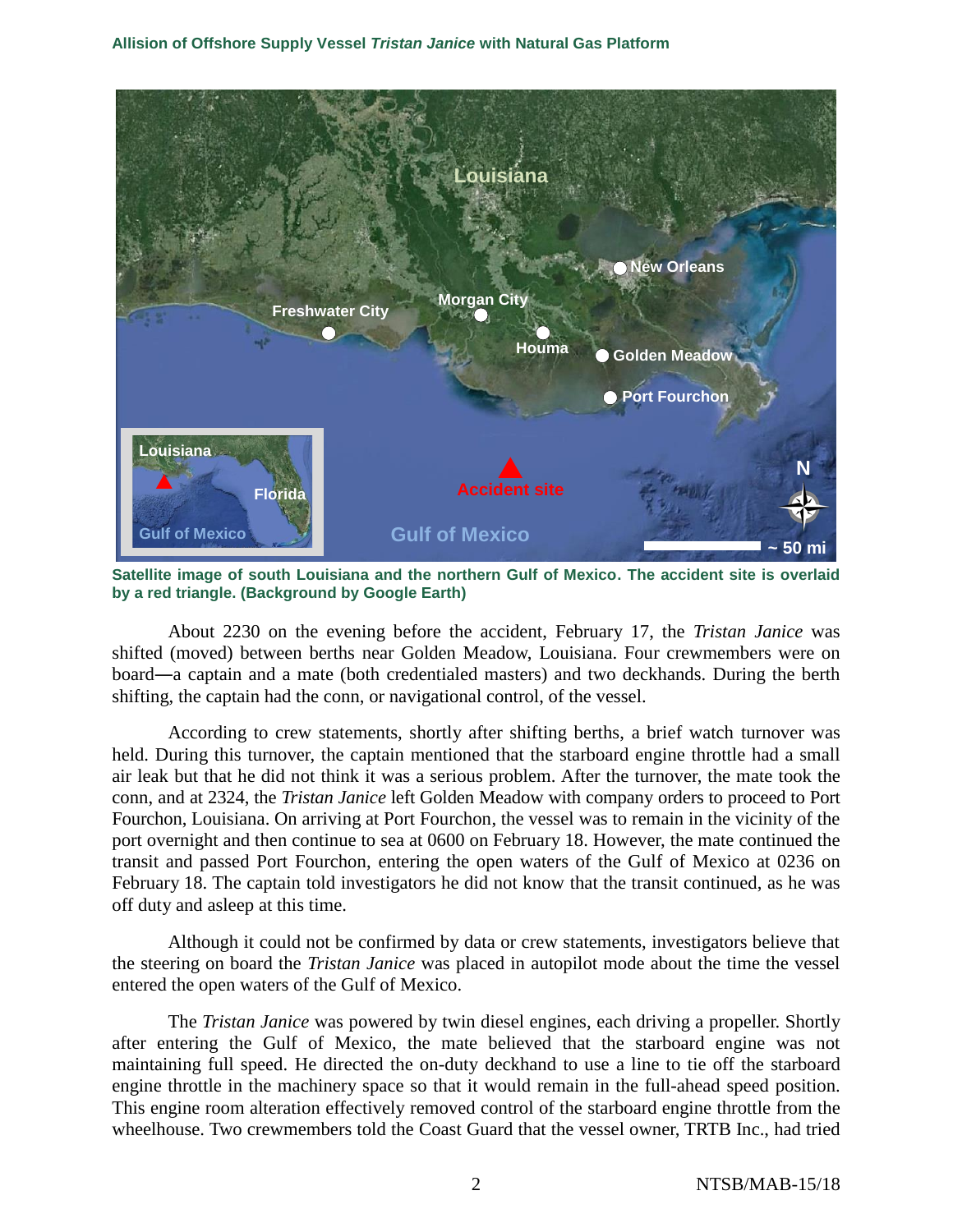to remedy the throttle problem a few days earlier but did not have the correct part. Investigators found no log book entry about the throttle problem, even though entries about faulty or unsafe equipment were required by TRTB's safety management system.

According to automatic identification system (AIS) data, between 0242 and 0623, the *Tristan Janice* followed a southwest course of about 233 degrees. The vessel speed was full ahead, between 8.6 and 9.7 knots. The on-duty deckhand told investigators that, at 0615, the mate directed him to wake the other two crewmembers so that they could assume the watch. At 0623, according to AIS data, the vessel altered course to 260 degrees, or about west-southwest.

The captain told investigators he entered the wheelhouse at 0635 and found no one there. He said visibility was poor at the time―about 0.125 miles―due to heavy fog. He then spotted the mate, who was on the after deck, and walked aft to talk to him. The mate told the captain he was checking on an engine vibration he had detected; however, he did not inform the captain about the starboard engine throttle he had directed the deckhand to tie off in the engine room.

Shortly after the discussion about the engine vibration, the captain and the mate entered the wheelhouse, where, until 0700, they discussed log book entries, why the vessel did not stop at Port Fourchon as originally directed, and operating in fog. They did not discuss whether to post a lookout in the fog. The captain told investigators he then walked to the port side of the wheelhouse to smoke, and when he turned back to face the mate, the mate had exited the wheelhouse without a formal watch turnover. The captain then assumed control of the vessel and adjusted the radar and AIS.

According to AIS data, between 0653 and 0711, the vessel's course was 280 degrees, or about west-northwest, and its speed was 9.5 knots. Visibility remained poor, but no lookout was posted. Sometime between 0700 and 0711, the mate returned to the wheelhouse where he and the captain discussed vessel traffic in the vicinity. No mention was made about oil or gas production platforms along the route. The captain told investigators he reduced the vessel speed; however, AIS data showed that the vessel maintained its speed.

The captain told investigators he then looked up from the radar and saw a gas platform about 200 yards ahead. He said he tried to slow the vessel but stated the speed "was entirely too fast for [the] clutch." He said he tried to avoid the allision by turning the vessel while "throwing it into reverse," but his turn was initially unsuccessful because the vessel was in autopilot and he had trouble disengaging it. Within 15–30 seconds, he managed to take the vessel out of autopilot. He placed it in manual steering and altered course, but his actions were too late to avoid the platform. About 0712, the *Tristan Janice* allided with the platform―Ship Shoal 119 W, which was unmanned at the time—at a speed of 9.3 knots, according to AIS data.

Shortly after the allision, with the starboard engine still engaged in the full-ahead position, the two deckhands entered the engine room and removed the line tied to the starboard engine throttle. About 0714, 2 minutes after the allision, the *Tristan Janice*'s course and speed were east-northeast at 74.9 degrees and 1.3 knots, according to AIS data. About 0730, without reporting the allision to the authorities, the crew navigated the vessel west-northwest toward Freshwater City, Louisiana, at 9 knots.

The platform sustained structural damage and its gas service line ruptured. The rupture caused a release of more than 22,000 cubic feet of natural gas into the atmosphere and a 20-day cessation of operations at Ship Shoal 119 W and neighboring platforms.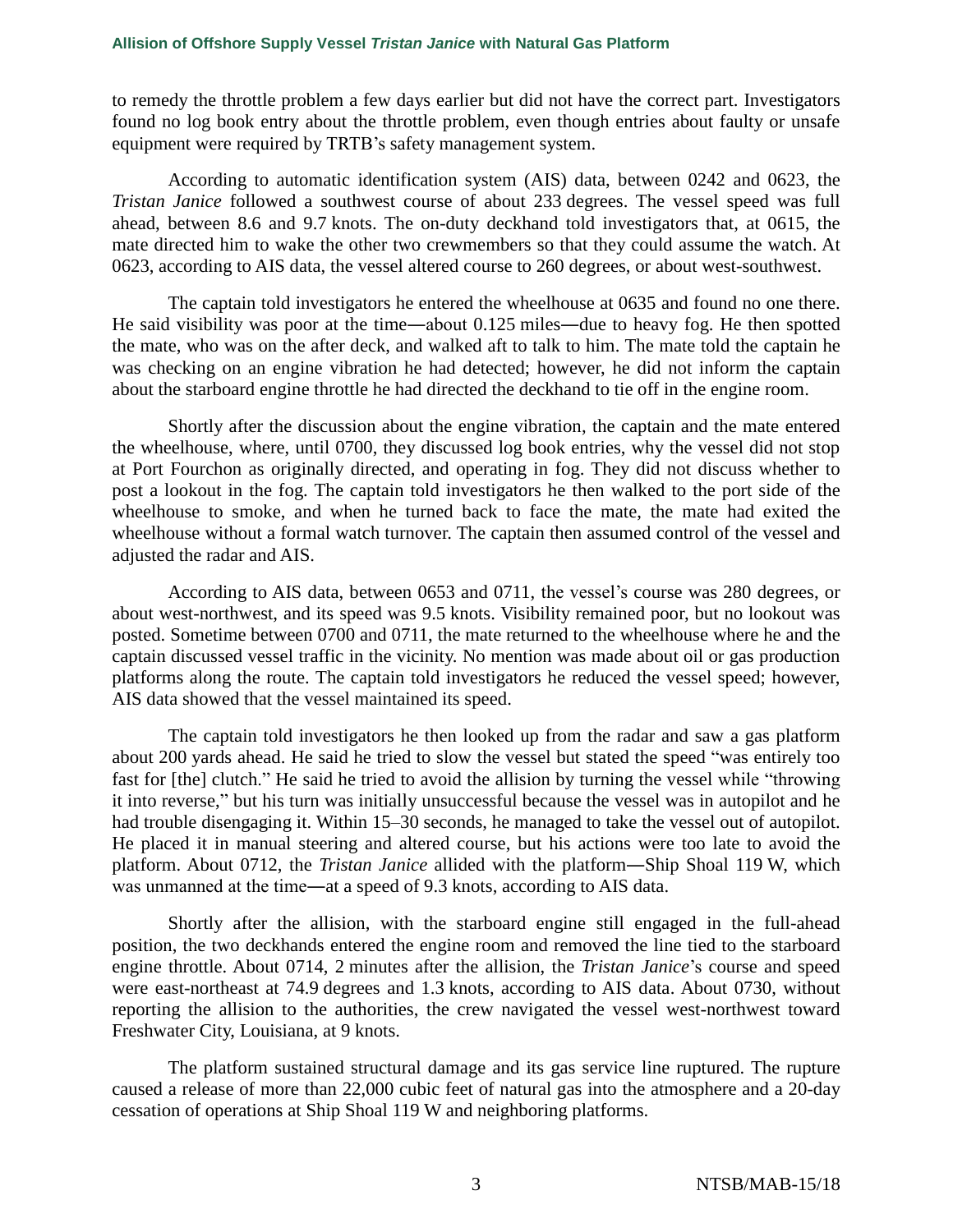

**Displaced rails, catwalk, and risers on natural gas production platform Ship Shoal 119 W. (Photo provided by the Coast Guard)**

The *Tristan Janice* sustained fractures and indentations to the bow area, broken welds to the port engine exhaust, and a damaged port engine forward main seal.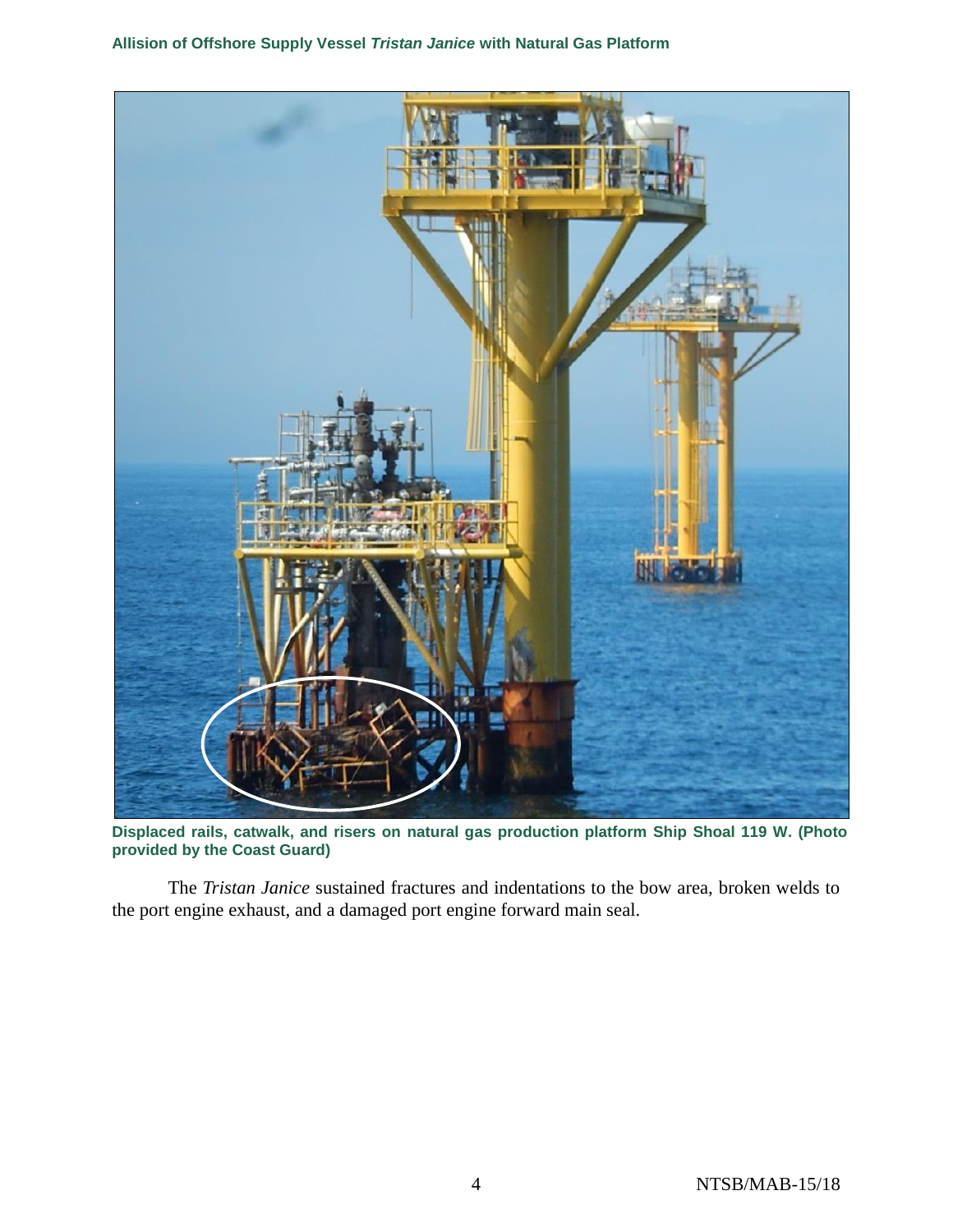

**Damaged bow of the** *Tristan Janice***. (Photo provided by the Coast Guard)**

Crew statements were unclear as to whether the captain or the mate was the designated captain of the vessel. The person described as "captain" in this report was, according to a TRTB representative, the company-designated captain. However, the company-designated captain told investigators he did not believe he held the position of captain. TRTB's safety management system did not provide guidance as to how captains were designated and assigned.

In addition to the confusion about who was captain, no records indicate that the vessel's position was being plotted during the voyage, and no lookout was posted even though the vessel was transiting in restricted visibility. Also, wheelhouse control of the starboard engine's speed was intentionally defeated by its throttle being tied off in the engine room. Hence, *Tristan Janice* proceeded at full speed in restricted visibility without the following: a proper lookout, a clearly identified person in charge, engines ready to maneuver, and regular monitoring of the vessel's progress.

## **Probable Cause**

The National Transportation Safety Board determines that the probable cause of the allision of offshore supply vessel *Tristan Janice* with a natural gas production platform was the poor watchkeeping and operational practices of the captain and the mate to ensure that the vessel was safely navigated, and the vessel owner's inadequate procedures and oversight of the vessel's safety management system.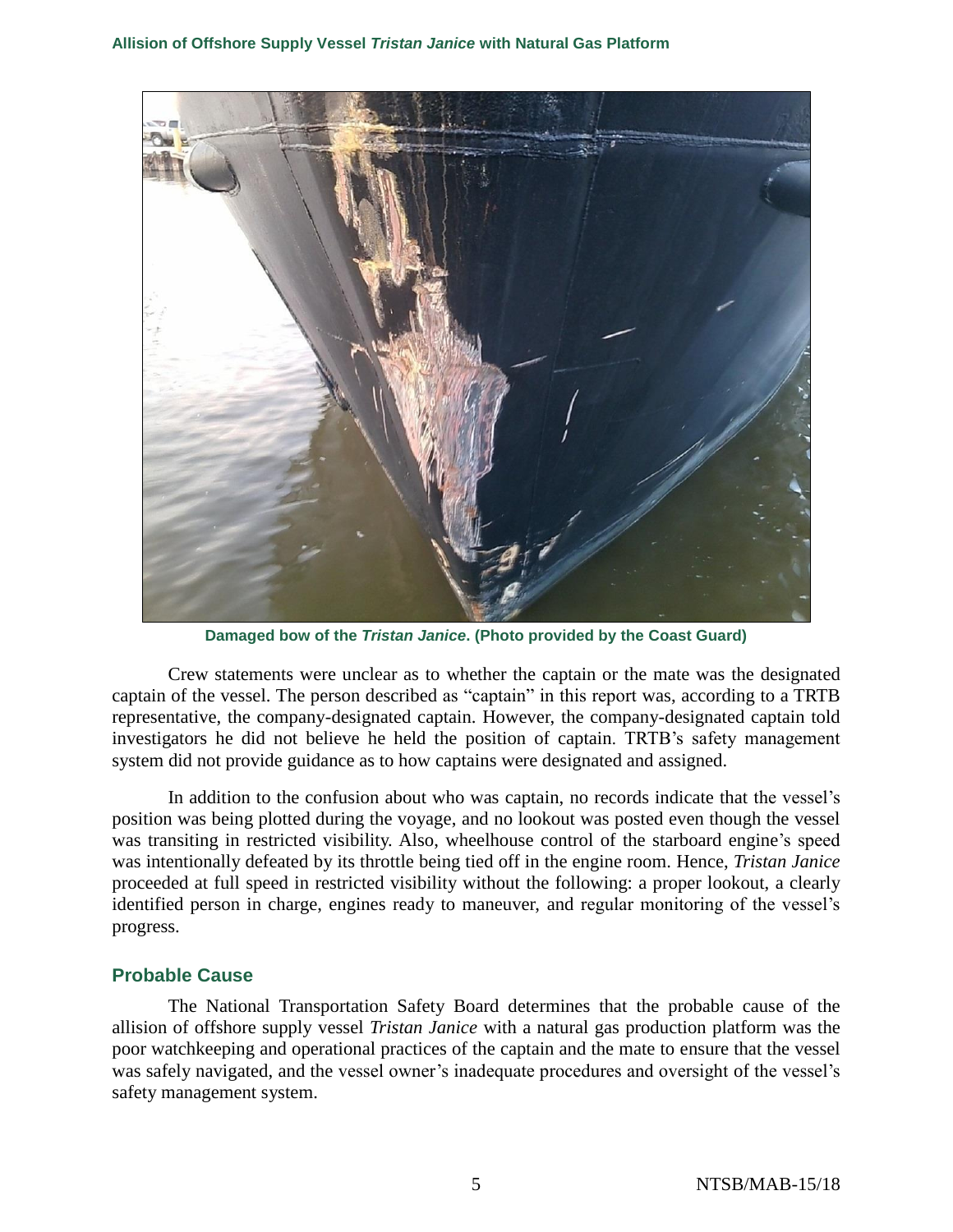## **Voyage Planning**

It is prudent for vessel crews to establish a voyage plan before getting under way. Voyage plans should identify hazards to navigation along the intended route, considering factors such as (but not limited to):

- Restricted waters
- Weather conditions
- $\bullet$  Ice
- Restricted visibility
- Traffic separation schemes, and
- Areas of extensive tidal effects\*

Voyage plans should be made from dock to dock, outlining courses, expected times of course changes, speeds, available aids to navigation for fixing positions, and alternative routes or areas of refuge.

| Vessel                     | <b>Tristan Janice</b>                                     |
|----------------------------|-----------------------------------------------------------|
| Owner/operator             | TRTB Inc.                                                 |
| Port of registry           | Cut Off, Louisiana                                        |
| Flag                       | <b>United States</b>                                      |
| <b>Type</b>                | Offshore supply vessel                                    |
| <b>Builder, date</b>       | Halter Marine Inc., 1978                                  |
| US official number         | 598246                                                    |
| <b>Construction</b>        | Steel                                                     |
| Length                     | 100.5 ft (30.6 m)                                         |
| <b>Maximum Draft</b>       | $8.6$ ft (2.6 m)                                          |
| <b>Beam/width</b>          | 26 ft (7.9 m)                                             |
| Tonnage                    | 93 gross tons                                             |
| Engine power, manufacturer | 2 Detroit Diesel main engines,<br>total 1,200 hp (895 kW) |
| Persons on board           | 4                                                         |

## **Vessel Particulars**

**NTSB investigators worked closely with our counterparts from Coast Guard Marine Safety Unit Morgan City throughout this investigation.**

<sup>\*</sup> For additional information, see Standards of Training, Certification and Watchkeeping for Seafarers (STCW) Annex 1, Part A, Section A-VIII/2, and Coast Guard Navigation and Vessel Inspection Circular (NVIC) 3-98.